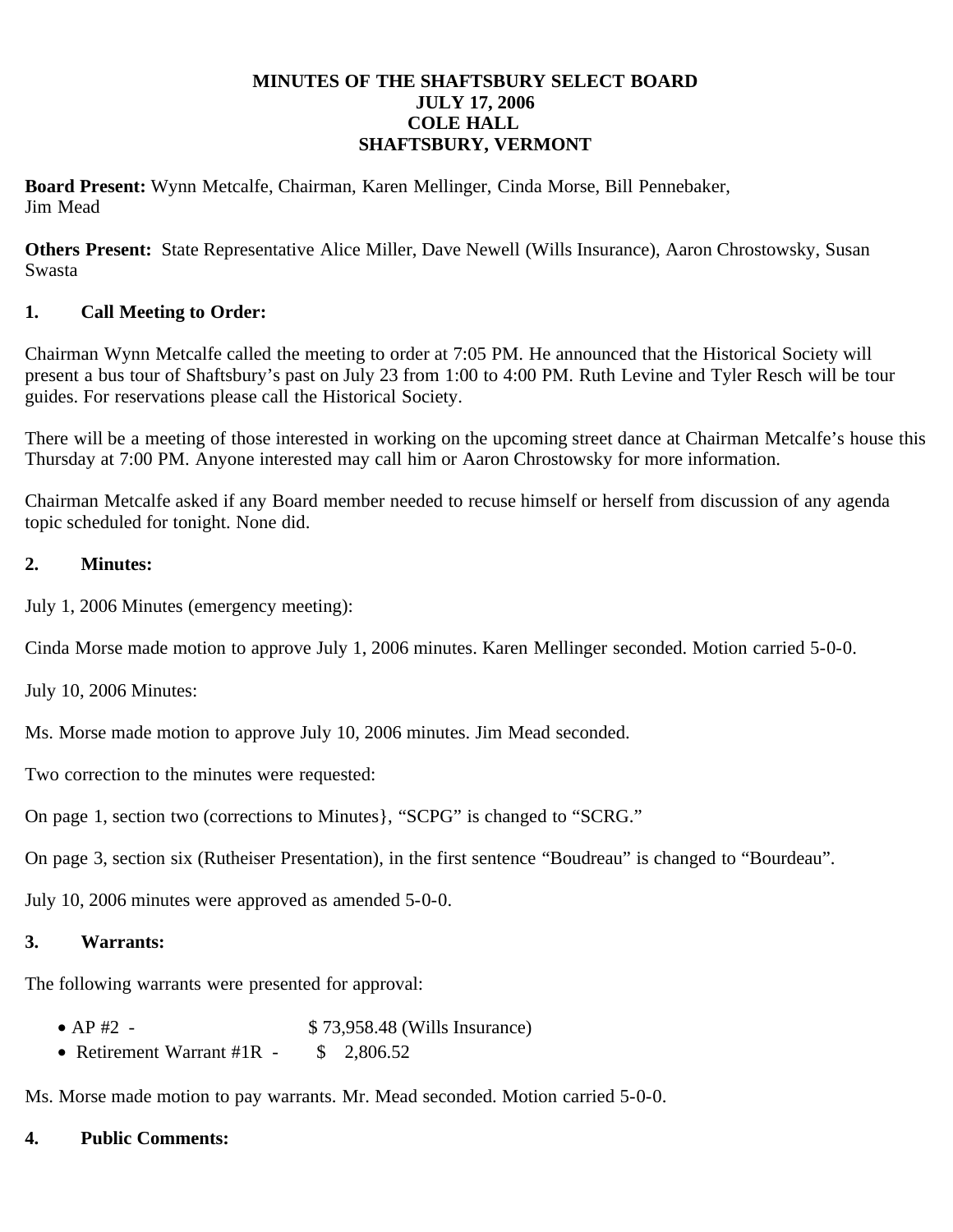There were no public comments.

### **5. Insurance Renewal:**

Dave Newell of Wills Insurance presented information on the town's insurance renewal. He distributed a handout to Board members and explained differences in the premium between this year and last year. The increase was based on the town's purchase of new vehicles and on increased expenditures, which reflect an increase in activities and a corresponding increase in liability. Mr. Newell answered questions from Board members on specific aspects of coverage. The Board thanked him for his presentation.

Ms. Morse asked Mr. Chrostowsky if the Wills Insurance bill had already been paid, and he replied that it had. She asked if it had been put out to bid this year, and was told that it had not, and that it is not standard practice to put insurance out to bid every year. The premium amount is what had been budgeted by the town for insurance.

### **6. Landfill Closure Contract:**

Chairman Metcalfe stated that town attorney Rob Woolmington had been unable to get back to the Board today on the contract, so it cannot be signed tonight. Mr. Chrostowsky noted that Mr. Woolmington had liked the contract even before changes were made to it.

Ms. Morse asked if this draft includes changes and was told that it does. There was a discussion of these changes, which deal with provision of earth materials by landfill owners and labor and services with regard to earth materials by the contractor. Another change lays out specifics regarding screening of materials.

Chairman Metcalfe asked the Board to approve the contract with the provision that Mr. Woolmington approves it. Ms. Mellinger asked if there should also be a contingency concerning approval of voters for borrowing funds. Chairman Metcalfe replied that there should not be a contingency, because in this case the funds would have to come out of the town budget.

Ms. Morse made motion to accept the Rifenburg landfill closure contract subject to approval of the contract by Rob Woolmington. Ms. Mellinger seconded. Motion carried 5-0-0.

Ms. Mellinger asked if the \$110,000 state landfill closure grant has been received. Mr. Chrostowsky stated that the agreement has been signed, and that the funds will be released as a reimbursement after proof of how the money was spent is submitted.

Rep. Alice Miller noted that this money is from the 2006 budget, while the \$40,000 grant from the Agency of Natural Resources is from the 2007 solid waste fund. The application for the \$40,000 should be submitted right away. An additional \$180,000 to be awarded by Buildings and General Services (BGS) is also in the 2007 budget. Rep. Miller stated that the town should send a letter to BGS this week in order to get the funding August 1.

Ms. Mellinger stressed the need for all funding paperwork to be submitted as soon as possible so that the Board can go to the July 31 special town meeting with everything set up.

### **7. Employee Benefits:**

Ms. Morse referred Board members to a memo and two spreadsheets they had received on employee benefits, asking them to review this information for the next meeting. She reminded them that one thing they had worked on last year was to make costs predictable. Health insurance has been changed in order to be predictable, and other areas are also being addressed.

### **8. Other Business:**

Ms. Morse announced an Economic Development Committee meeting for Tuesday, July 25 at 7:00 PM at Cole Hall.